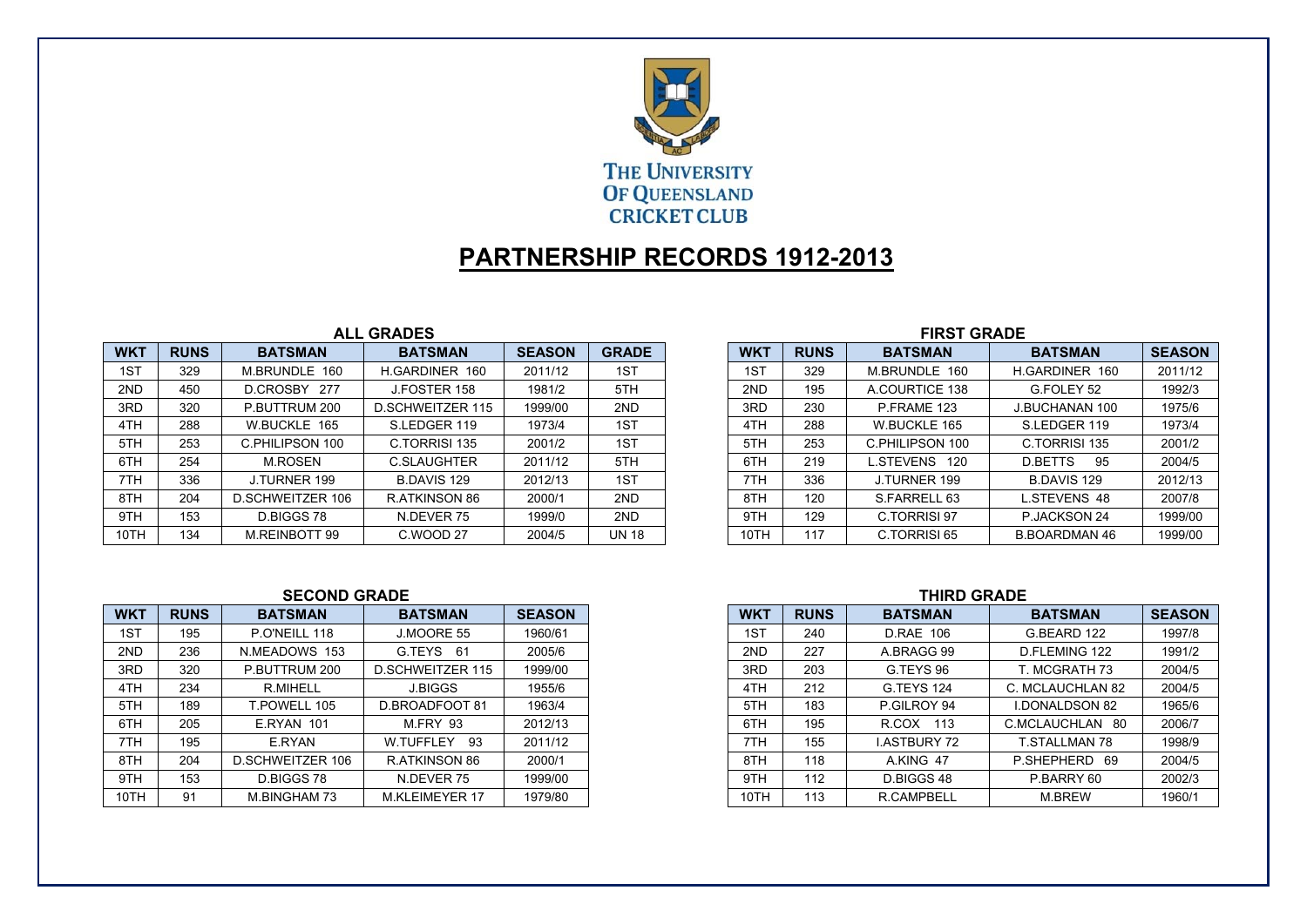### **FOURTH GRADE**

| <b>WKT</b> | <b>RUNS</b> | <b>BATSMAN</b>     | <b>BATSMAN</b>     | <b>SEASON</b> |
|------------|-------------|--------------------|--------------------|---------------|
| 1ST        | 203         | <b>T.BEIL 120</b>  | R.BOYD 70          | 1999/00       |
| 2ND        | 214         | I.ROBERTSON<br>101 | BROEKMAN<br>111    | 2011/12       |
| 3RD        | 174         | M.DE BEER          | <b>M.HITCHENS</b>  | 2002/3        |
| 4TH        | 222         | R.NEATE 101        | D.JONES 110        | 2000/1        |
| 5TH        | 169         | R.RAJ 110          | C.SALE 57          | 1985/6        |
| 6TH        | 215         | N.ROGERS           | C.JONES            | 1958/9        |
| 7TH        | 146         | MCGRATH 82         | R.BOYD 58          | 1999/00       |
| 8TH        | 134         | M.BEHNE 80         | S.MCLEOD 52        | 1990/1        |
| 9TH        | 113         | <b>R.RAJ 55</b>    | <b>I.MCLEAN 53</b> | 1985/6        |
| 10TH       | 105         | <b>G.MCDONALD</b>  | <b>G.PORTER</b>    | 1975/6        |

#### **SIXTH GRADE**

| <b>WKT</b> | <b>RUNS</b> | <b>BATSMAN</b>        | <b>BATSMAN</b>            | <b>SEASON</b> |
|------------|-------------|-----------------------|---------------------------|---------------|
| 1ST        | 112         | G.NAPIER 81           | J.DABBAGH 20              | 1995/6        |
|            | 112         | <b>J.MCTAGGERT 77</b> | K.SHARMA 26               | 2012/13       |
| 2ND        | 127         | R.DEKRETSER 40        | A.LOXTON 81               | 1995/6        |
| 3RD        | 127         | M. REGAZZOLI 68       | D.TRACEY 48               | 2010/1        |
| 4TH        | 174         | R SEFTON 70           | A.BERKMAN 87*             | 1992/3        |
| 5TH        | 162         | <b>D.MATHESON 77</b>  | <b>LSTEWART</b><br>-78    | 1995/6        |
| 6TH        | 104         | D.MENGEL 47           | D.DONOVAN 70              | 1994/5        |
| 7TH        | 189         | M.GRAHAM 84           | T.GALLIGAN 93             | 2007/8        |
| 8TH        | 132         | D.CAVANAGH 70         | D.MATHESON<br>49          | 1995/6        |
| 9TH        | 83          | M.CHULOV 23           | S.FLANAGAN<br>57          | 1992/3        |
| 10TH       | 72          | A.WIGAN<br>47         | M.ADAMS<br>$\overline{7}$ | 2011/12       |

#### **WOMEN'S 2ND GRADE WOMEN'S 2ND GRADE**

| <b>WKT</b> | <b>RUNS</b> | <b>BATSMAN</b>        | <b>BATSMAN</b>        | <b>SEASON</b> |
|------------|-------------|-----------------------|-----------------------|---------------|
| 1ST        | 116         | L.SHIPP               | <b>J.SMITH</b>        | 1912/13       |
| 2ND        | 201         | <b>J.ELLIS</b><br>128 | M.PEARSON 50          | 1984/5        |
| 3RD        | 142         | <b>L.BAYFIELD</b>     | <b>P.BYRNES</b><br>57 | 2007/8        |
| 4TH        | 116         | L.OTAGO               | <b>M.STEPHENS</b>     | 1983/4        |
| 5TH        | 91          | L.PETHERECK 44        | N.LINDE<br>23         | 2007/8        |
| 6TH        | 75          | A.LEACH               | <b>F.AUSTIN</b>       | 2012/13       |
| 7TH        | 42          | <b>L.PETHERECK</b>    | <b>L.AUSTIN</b>       | 2005/6        |
| 8TH        | 28          | N.JOHNSON             | <b>W.LAYTHER</b>      | 2009/10       |
| 9TH        | 20          | S.BRUCE               | C.WILDE               | 1983/4        |
| 10TH       | 24          | <b>S.LORBERG</b>      | A RINEHART            | 2006/7        |

#### **FIFTH GRADE** WKT | RUNS | BATSMAN | BATSMAN | SEASON | | WKT | RUNS | BATSMAN | BATSMAN | SEASON **SEASON** 1981/2 1985/6 1989/90 1982/3 2011/12 7TH 172 M.DUGDELL 98 D.ALEXANDER 62 2009/10 8TH 115 W.HAWTHORNE 61 D.ELLWOOD 48 1982/3 1981/2

#### **WOMEN'S 1ST GRADE**

| <b>WKT</b> | <b>RUNS</b> | <b>BATSMAN</b>        | <b>BATSMAN</b>      | <b>SEASON</b> |
|------------|-------------|-----------------------|---------------------|---------------|
| 1ST        | 112         | G.NAPIER 81           | J.DABBAGH 20        | 1995/6        |
|            | 112         | <b>J.MCTAGGERT 77</b> | K.SHARMA 26         | 2012/13       |
| 2ND        | 127         | R.DEKRETSER 40        | ALOXTON 81          | 1995/6        |
| 3RD        | 127         | M. REGAZZOLI 68       | D.TRACEY 48         | 2010/1        |
| 4TH        | 174         | R.SEFTON 70           | A.BERKMAN 87*       | 1992/3        |
| 5TH        | 162         | <b>D.MATHESON 77</b>  | <b>I.STEWART 78</b> | 1995/6        |
| 6TH        | 104         | D.MENGEL 47           | D.DONOVAN 70        | 1994/5        |
| 7TH        | 189         | M.GRAHAM 84           | T.GALLIGAN 93       | 2007/8        |
| 8TH        | 132         | D.CAVANAGH 70         | D.MATHESON 49       | 1995/6        |
| 9TH        | 83          | M.CHULOV 23           | -57<br>S.FLANAGAN   | 1992/3        |

| <b>WKT</b> | <b>RUNS</b> | <b>BATSMAN</b> | <b>BATSMAN</b>    | <b>SEASON</b> |
|------------|-------------|----------------|-------------------|---------------|
| 1ST        | 116         | L.SHIPP        | <b>J.SMITH</b>    | 1912/13       |
| 2ND        | 201         | 128<br>J.ELLIS | M.PEARSON 50      | 1984/5        |
| 3RD        | 142         | L.BAYFIELD     | 57<br>P.BYRNES    | 2007/8        |
| 4TH        | 116         | L.OTAGO        | <b>M.STEPHENS</b> | 1983/4        |
| 5TH        | 91          | .PETHERECK 44  | - 23<br>N.LINDE   | 2007/8        |
| 6TH        | 75          | A.LEACH        | <b>F.AUSTIN</b>   | 2012/13       |
| 7TH        | 42          | PETHERECK      | <b>L.AUSTIN</b>   | 2005/6        |
| 8TH        | 28          | N.JOHNSON      | <b>W.LAYTHER</b>  | 2009/10       |
| 9TH        | 20          | S.BRUCE        | C.WILDE           | 1983/4        |
| 10TH       | -24         | S.LORBERG      | A.RINEHART        | 2006/7        |